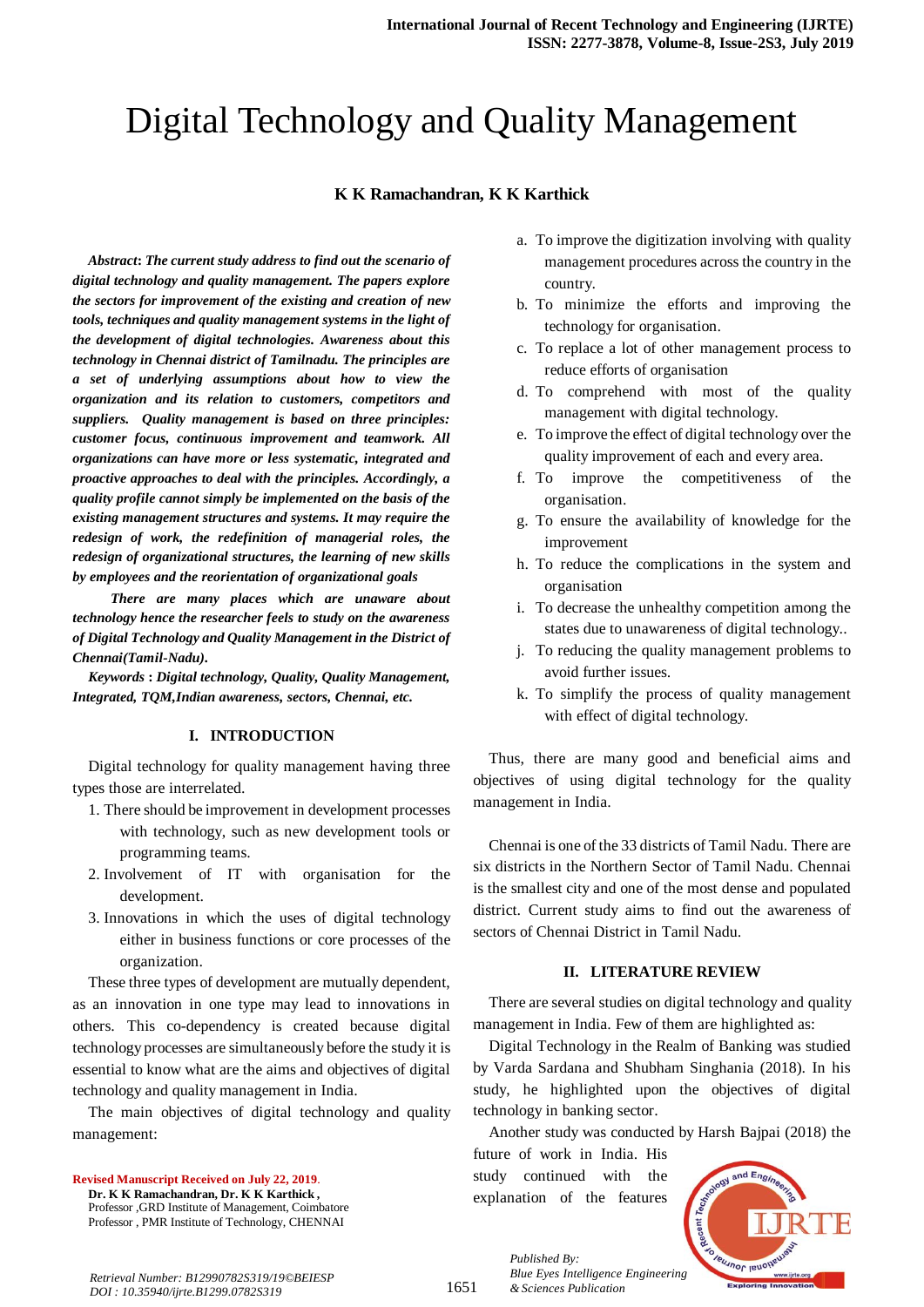digital technology, effect of digital technology on quality management in different sector.

Digital technology has been analysed and compared with the proposed and current demand of organisation, by Prashant Kumar Panday (2018). He further described the plans on employment and various sectors.

Difference between digital technology on quality management and past situation has been studied by Nishad Nawaz (2017). They have highlighted upon the effect of digital technology after its implementation as well they mentioned challenges and benefits of digital technology in implementation over quality management in different field of India.

Gopal, Dr,Rajesh (2017) stated overview of quality management,system,standard for the development of different fields.

# **III. AIMS AND OBJECTIVES OF THE STUDY**

a. To study about digital technology and quality management India

b. To study about the awareness of about digital technology and quality management the customers of Chennai District.

c. To study about the awareness of about digital technology and quality management amongst the customers of rural parts of Chennai District in Tamil Nadu.

# **Hypothesis:**

a. There is not clear picture of about digital technology and quality management to the all sectors of Tamil Nadu.

b. Rural customers are not having proper knowledge of about digital technology and quality management.

# **Methodology of the Study:**

Survey method with providing the questionnaire to the respondent is used for current study. Written and interview test are conducted for the organisation. Few schemes were also asked them.

# **Limitation of the Study:**

Current study is limited with the Chennai District of Tamil Nadu. Hence no data is collected outside this district.

Sources of Data Collection:

Following two types of source is used for the data collection of current study.

a. Primary Source: For the current study the descriptive and experimental research method is used. The design of the study is adopted for doing this research paper.

b. Secondary Source: Secondary source for current study is used from the books, journal, articles, thesis –both published and unpublished, available material on current study in printed form, even available on internet. The data for the study has been collected from secondary sources like newspapers, research papers and websites.

# **Data Collection Method:**

In Chennai district there are total 3 zones. Out of which five sectors are selected for the current study. i.e. Pharma, IT, Banking, medical, and mechanical. Total 50 people were selected as a sample size from these five places i.e. 10 from each.

| Sr. | Customers'       | Digital           |
|-----|------------------|-------------------|
| no. | <b>Awareness</b> | technology<br>and |
|     |                  | quality           |
|     |                  | management        |
|     |                  | <b>Sectors</b>    |
| 01  | 100%             | IТ                |
| 02  | 80%              | Banking.          |
| 03  | 75%              | Pharmaceutical    |
| 04  | 80%              | Mechanical        |
| 05  | 50%              | Medical           |

#### **Data of North Chennai:**





Graph 1.1

# **Data of Central Chennai:**

| Sr.<br>no. | Customers'<br><b>Awareness</b> | Digital<br>technology<br>quality<br>and<br>management Sectors |
|------------|--------------------------------|---------------------------------------------------------------|
|            | 90%                            | IТ                                                            |
| 02         | 80%                            | Banking.                                                      |

leusnor lenor



*& Sciences Publication Retrieval Number: B12990782S319/19©BEIESP DOI : 10.35940/ijrte.B1299.0782S319*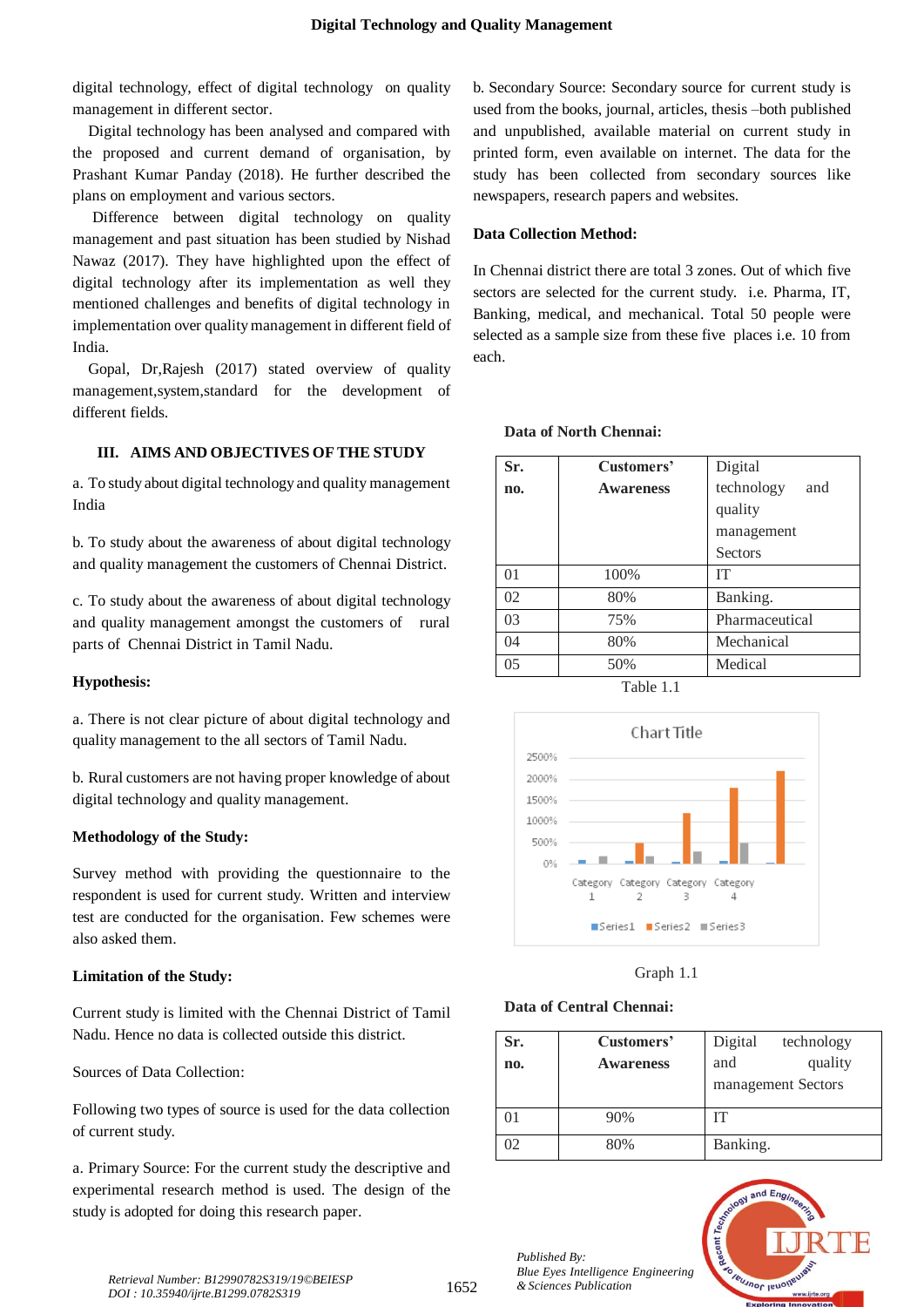| 73 | 85% | Pharmaceutical |
|----|-----|----------------|
| )4 | 60% | Mechanical     |
| 75 | 30% | Medical        |

Table 1.2



#### Graph 1.2

# **Data of South chennai**

| Sr             | <b>Customers</b> | <b>GST Rate</b>    |
|----------------|------------------|--------------------|
|                |                  |                    |
| $\mathbf{n}$   | <b>Awareness</b> |                    |
|                |                  |                    |
| 0 <sub>1</sub> | 100%             | Digital technology |
|                |                  | and<br>quality     |
|                |                  | management Sectors |
| 02             | 90%              | <b>IT</b>          |
| 03             | 80%              | Banking.           |
| 04             | 70%              | Pharmaceutical     |
| 0 <sub>5</sub> | 50%              | Mechanical         |
| <i>-</i> 11    | $\sim$           |                    |

Table 1.3



# Graph 1.3

As shown in above tables and graph, most of the sectors are aware about digital technology and quality management in Chennai. They know on which sector digital technology and quality management is applicable and on which product it

not but they know it about used in everyday life. They are not much more aware about the about digital technology and quality management system which are having high demand and fast innovative growth. They know only concept and few of them knows about it in details. Finding of the study are given below:

# **IV. FINDINGS OF THE STUDY:**

- a. There are many cases in which client themselves are confused about digital technology and quality management and its applications and norms of it. Therefore, customers knew only that these are digitalized and these are under technology.
- b. What is exactly digital technology and quality management and its applications very few of know.
- c. As digital technology and quality management is new concept, it will take time to understand to the customers also in the point of view of its benefits.
- d. It is not simple and easy to understand the concept of digital technology and quality management and its applications.
- e. e. Overall study shows that early stage of digital technology and quality management supplication will be a part of creating complication in the mind of consumers.
- f.There are negative approach and views of customers about digital technology and quality management and its applications.
- g. Lack of IT facilities is also one of the major reasons to make consumers unaware about digital technology and quality management.
- h. Suggestions of the Study:
- i.It is essential to give training for practical knowledge of digital technology and quality management and its applications.
- j. Need of counselling and communicating to all level of sectors about digital technology and quality management and its applications and its benefits.
- k. It is necessary to inform the customers that digital technology and quality management and its applications.is more advanced and innovative than previous technologies
- l.It is essential to convey all the sectors to make aware that there is no exemption from digital technology

and quality management to anyone, so they

*Published By:*

*& Sciences Publication* 



*Retrieval Number: B12990782S319/19©BEIESP DOI : 10.35940/ijrte.B1299.0782S319*